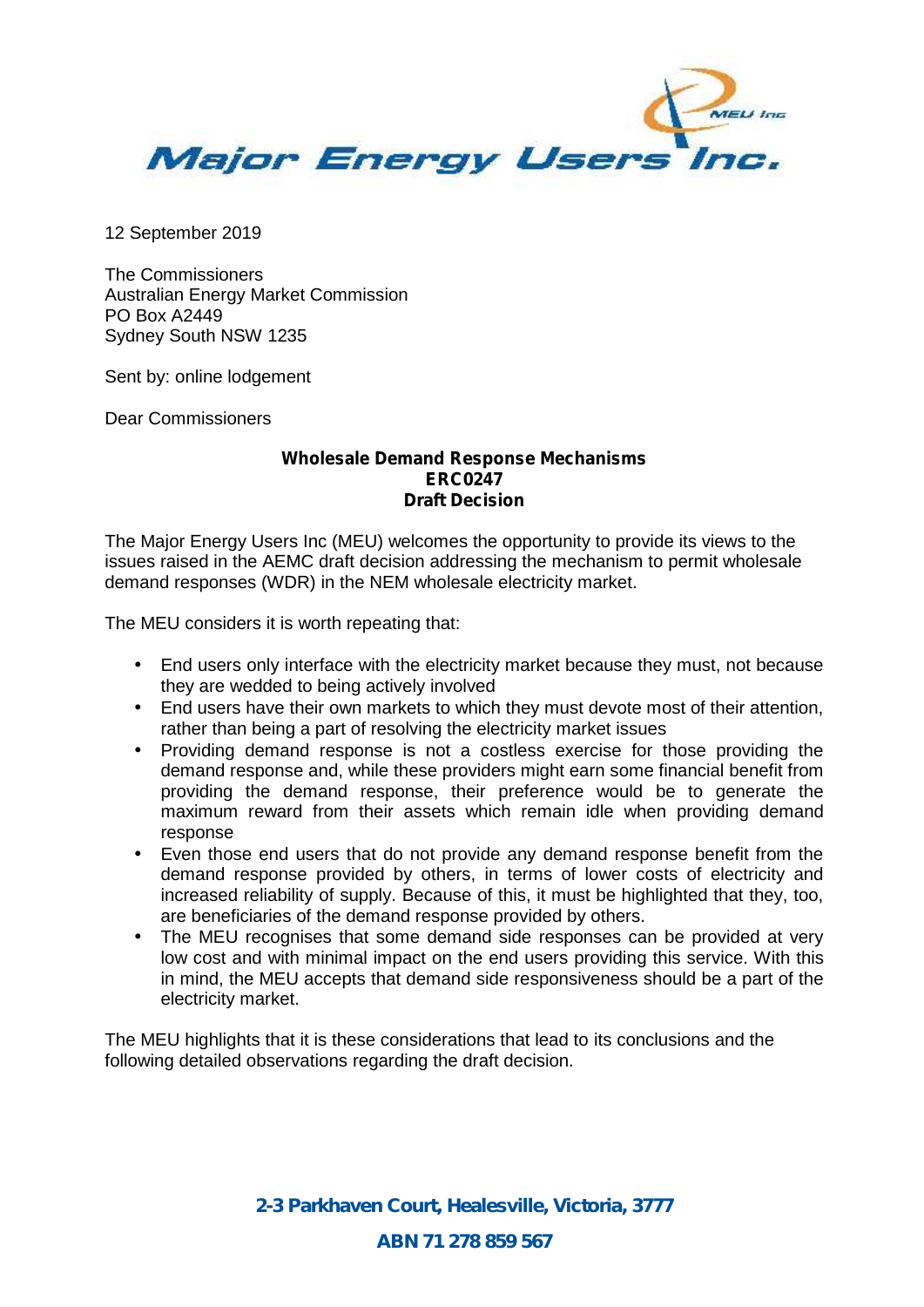Overall, the MEU considers that the draft decision, while still needing some further refinement as detailed in this response, provides a great step forward and the MEU is very supportive of it.

The MEU notes that it is a signatory to a letter provided by one of the rule change proponents (Public Interest Advocacy Centre) and which states that the MEU and many other parties representing end users of electricity consider that the draft rule provided by the AEMC is deficient in two significant aspects, viz:

- The demand response mechanism should be introduced before July 2022
- All consumers ,including households should be allowed to participate from the outset

However, in addition to these two very important aspects, the MEU has other concerns about the draft rule.

# **Requirements imposed on WDR providers**

The MEU counsels the AEMC not to apply too many requirements and conditions on WDR providers for the WDR services. The MEU comments that its members report that the conditions and requirements applied by AEMO for the provision of RERT services (for example) are considered so onerous that some end users have elected not to provide RERT services even though they are quite capable of doing so at relatively low cost.

WDR is now being seen as a key element in the electricity market yet it is a service provided by parties where their primary focus is in other markets, and whose involvement in the electricity market as such, is at best peripheral. Therefore, by applying arduous and perhaps unnecessary conditions and requirements on WDR providers, this has the potential to reduce the amounts of WDR that might otherwise be made available. Any reduction in the supply of WDR has the risk that prices for its supply will increase by unnecessarily reducing the numbers of parties prepared to be involved, reducing competition for its supply.

Bearing in mind that WDR will never be a major source of electricity supply, the MEU considers that the new rule should impose just sufficient (ie minimal) conditions and requirements on WDR providers.

## **Other demand side services**

The draft rule highlights that there are a variety of demand side services that can be supplied to different elements of the electricity market (eg network, wholesale, emergency, ancillary services) but the MEU considers that care needs to be taken so that the wholesale demand responses are not unnecessarily conflated with these other services.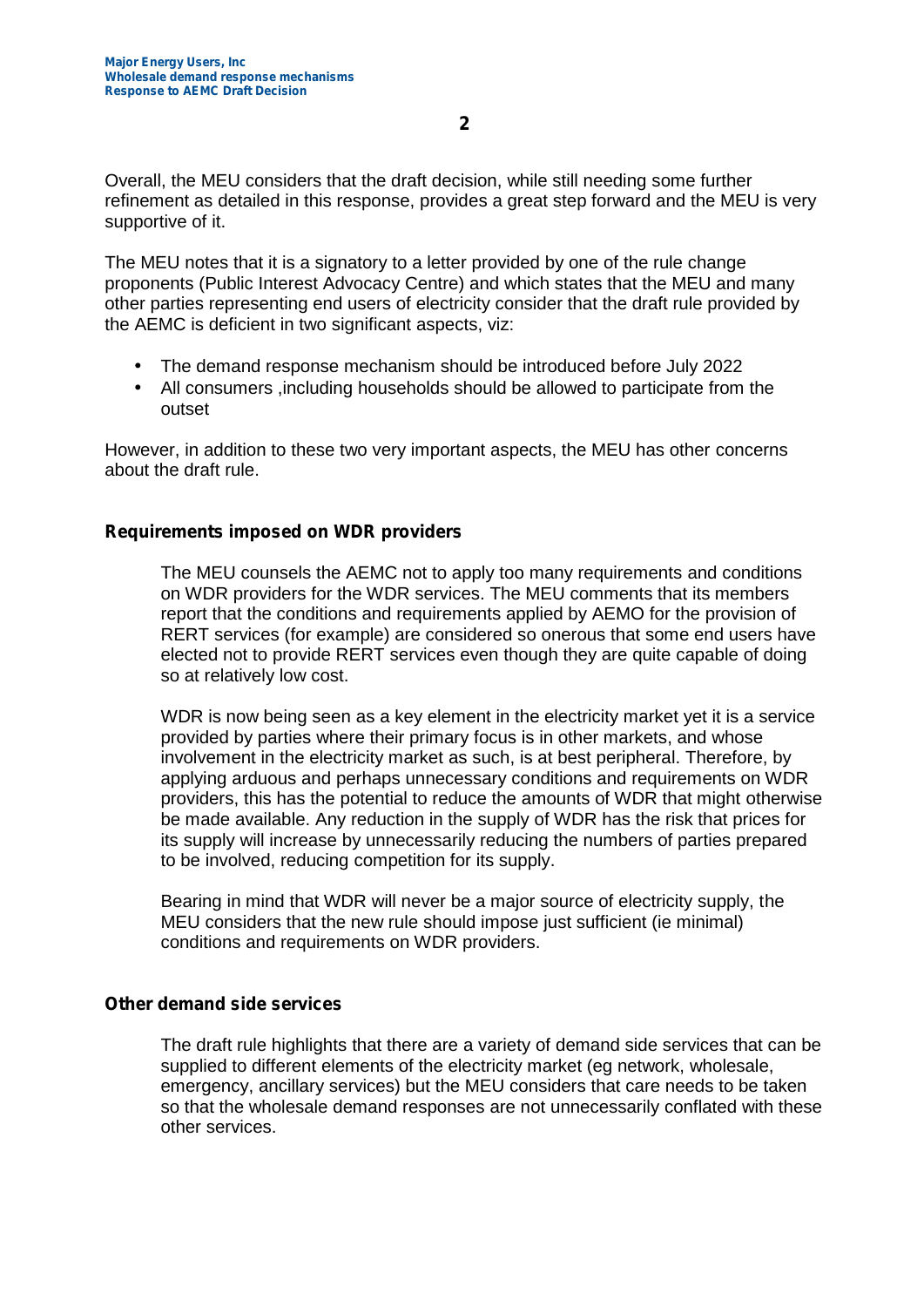If a single action of demand response provides a number of separate services at the same time, then probably each service should be treated independently. The

MEU is concerned that the draft rule would prevent this occurring. For example, an end user might have a contract with a network to provide load shedding when there is stress on the network and by doing so preclude unnecessary investment in the network for assets that might lie idle for much of the time. At the same time, the end user might offer demand responsiveness to the wholesale market. There is no certainty that the wholesale market and the network will call for the same amount of demand response at the same time. In fact, it is more likely that the end user will provide the network service at a time not coincident with the wholesale demand response. This means the WDR provider has incurred costs at different times for effectively different services.

Equally, the MEU recognises that there will be times when the WDR provider will be able to only provide the service once. For example, if an end user has provided WDR to be bid into the wholesale market, it would not be in a position to then provide the same demand reduction to provide RERT. The MEU does not consider that an end user providing demand response should be paid when the service is not provided.

However, the same end user could provide multiple services from different parts of its operations and the rules need to be flexible enough to recognise this reality. For example, an end user might have part of its demand that is able to provide WDR but another part of its load that can provide RERT or FCAS. For example, in a paper mill, the chipping plant and wood yard might be used to provide WDR but the paper production line used to provide RERT.

The MEU considers that the end user DR provider should receive payment for the different services it actually provides and there should be flexibility in the how the end user can provide the different services. There may be occasionally a coincidence of the response for two different needs. To preclude recognition for the different services when it is more likely that the different services will be provided at different times would have the potential for end users not to provide one or the other demand response service, to the overall detriment of the electricity market.

## **Earlier implementation**

At a recent teleconference workshop, AEMO advised that they consider a form of the demand response mechanism could be implemented by September 2021. The MEU concurs that an earlier implementation is possible.

With the most recent Electricity Statement of Opportunities (2019 version), there is highlighted potential for significant shortages of supply for Victoria in summer of 2019/20 with increased risk of supply shortages in NSW in 2022 following the closure of Liddell power station.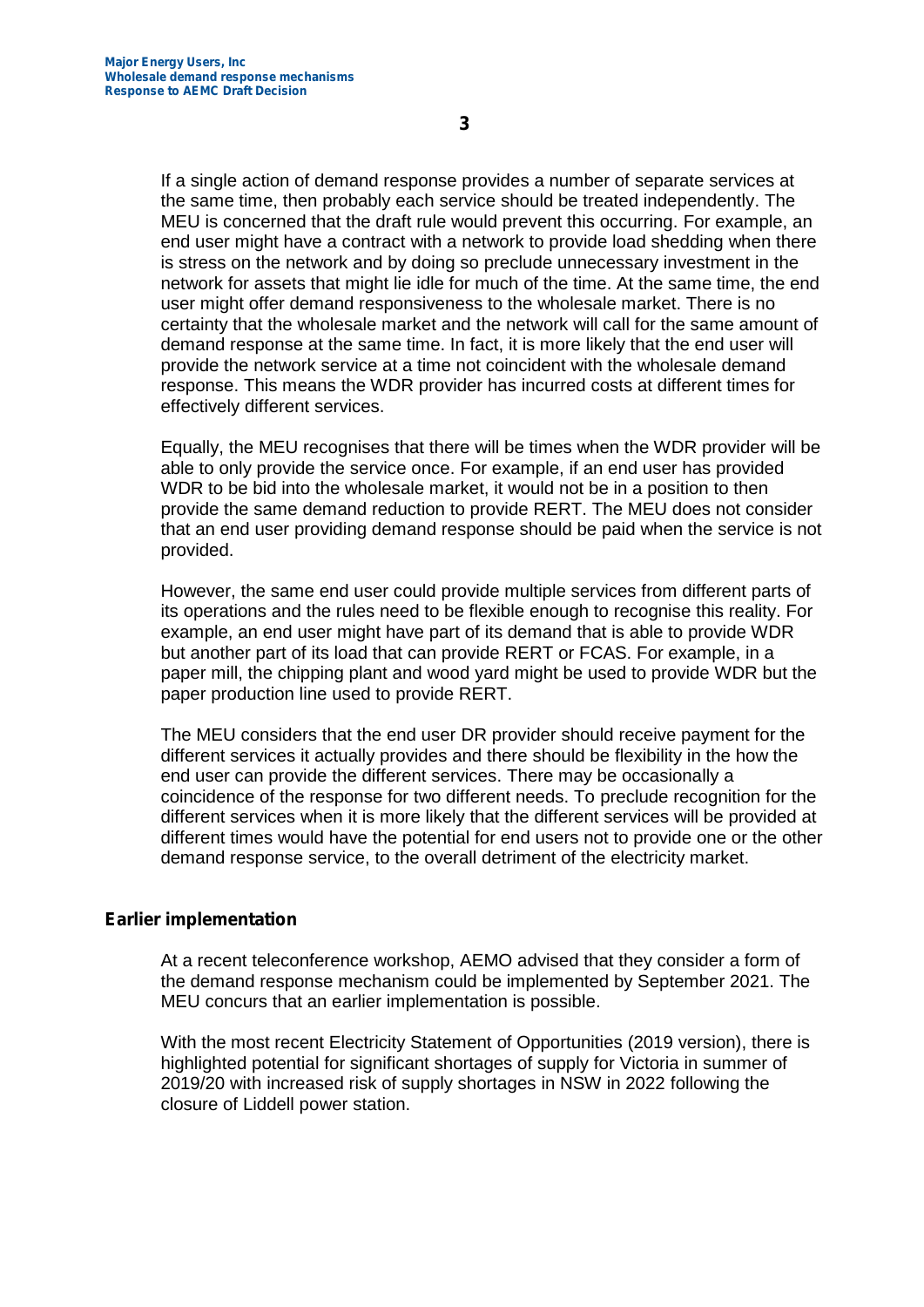While it is possible that the introduction of the WDR mechanism in July 2022 would meet the forecast increase in risk of insufficient supply in NSW, the MEU points out that the there are two major risk elements inherent in this forecast.

- 1. MEU members report that there is always a significant risk of overrun in time when developing new systems, so there is a risk that delaying the start of the program, the new systems might not even be in place by July 2022.
- 2. As occurred in Victoria in 2019, the long term but unplanned outage of significant amounts of generation can occur. Having the WDR operational as early as possible (whether as an interim operation as suggested by AEMO or in full "working order") can only be to the benefit of consumers.

The MEU considers that the draft rule should be amended to require AEMO to implement the WDR mechanism at the earliest possible time.

## **Requirements of early commencement**

In the discussions with AEMO about earlier commencement, it was proposed that SCADA data could be used to enable accurate measurements of load shedding provided. The MEU notes that not only is SCADA data less accurate than meter data, but it is not universally connected to all end users. This means that there is either a significant cost that will be incurred by the providers of the WDR in order to provide the service or there will be much less WDR able to be provided.

The MEU considers that the AEMC needs to look into this aspect in more depth and assess whether the SCADA data is needed and if it is, whether the costs for its provision should be socialised rather than imposing a further cost on the WDR providers.

## **Hedging risks for retailers**

The MEU points out that there has been considerable opposition by the retailers to the proposed WDR process. One of the issues raised has been a view that their hedging risks will be increased.

The MEU notes that under the draft rule, retailers will only be allowed to bill end users based on the end user's actual consumption (ie after the WDR has been provided). The MEU points out that the major risks identified by retailers in their offers to end users have been related to increased consumption as MEU members report that most retailers apply a cap (typically 10%) on any overrun in consumption<sup>1</sup>.

This implies that the hedging risk lies mostly with overrun and having the retailer exposed only to hedging risk relating to an underrun minimises their hedging risk

 $1$  although some retailers also apply a minimum take